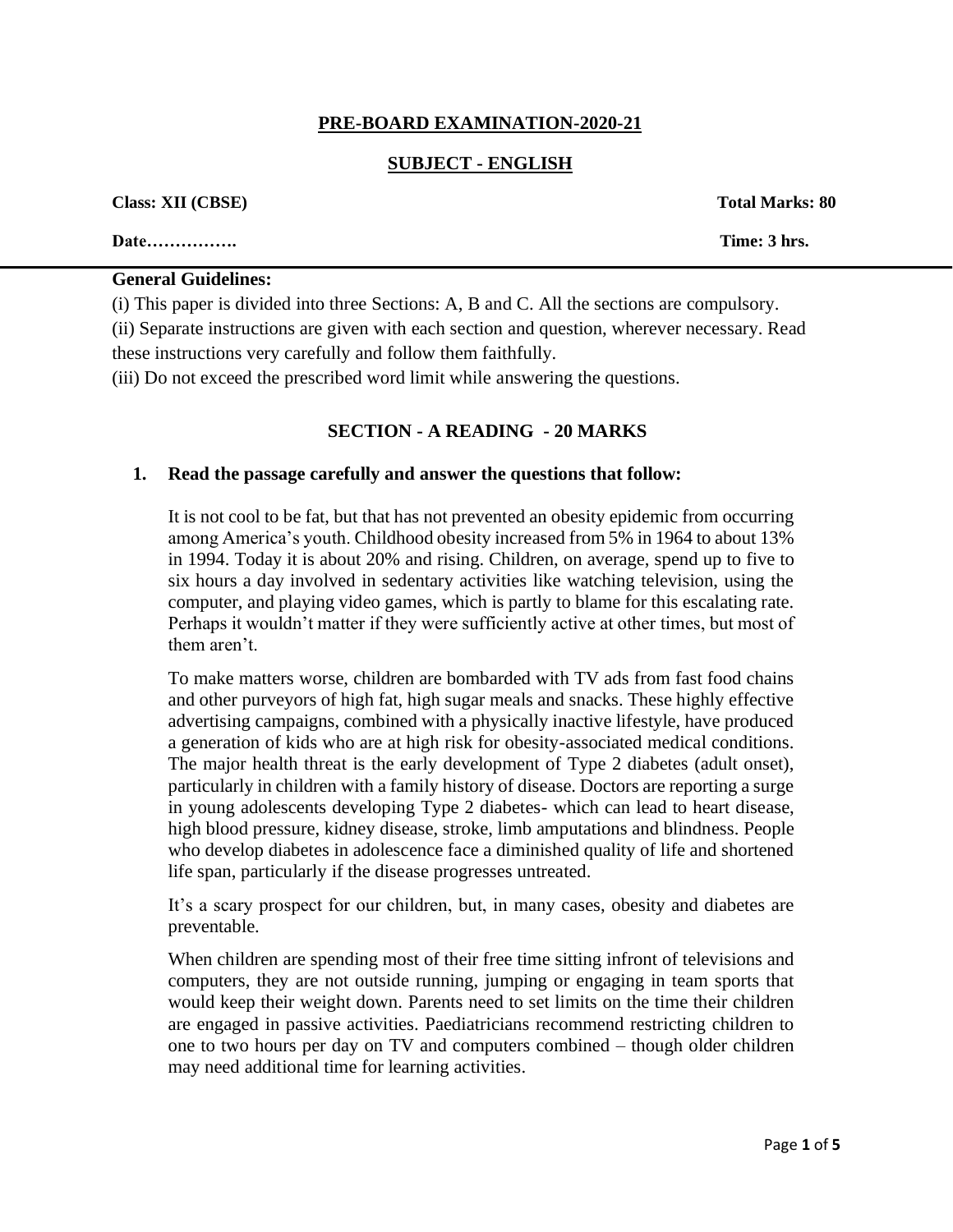Parental involvement remains the most important key to our children's healthy diets. Programmes to educate parents about nutrition are essential. Fast food should be consumed only in moderation. Caregivers who are often busy and harried, must avoid the temptation to whisk their kids into fastfood restaurants or to pick up fast food for dinner at home. Changing eating habits and lifestyle is not easy. But the health benefit for our children is a wonderful payoff for parents willing to take on the risk.

## **1.1) On the basis of your reading of the passage answer the following questions by choosing the best of the given choices. (1x6=6)**

- 1) One of the major reasons behind obesity among children 1
	- a) Studying

**\_\_\_\_\_\_\_\_\_\_\_\_\_\_\_\_\_** 

- b) Playing indoor games
- c) Their sedentary lifestyle
- d) Eating fast food

## **2) Early development of Type 2 diabetes is normally found in children with** 1

- a) Sedentary lifestyles
- b) Strict parents
- c) Voracious appetite
- d) A family history of the disease

## **3) The most important factor to improve our children's diet is\_\_\_\_\_\_\_\_\_\_** 1

- a) Parental involvement
- b) Not watching TV advertisements
- c) Not having fast food
- d) All of these

## **4) Adolescents who develop diabetes may have \_\_\_\_\_\_\_ if not treated**  1 **promptly.**

- a) Poor quality of life
- b) Reduced span of life
- c) Both (a) and (b)
- d) Neither (a) nor (b)

## **5) The word \_\_\_\_\_\_ in para 1 means 'inactive'**

- a) Watching
- b) Sedentary
- c) Escalating
- d) Sitting

1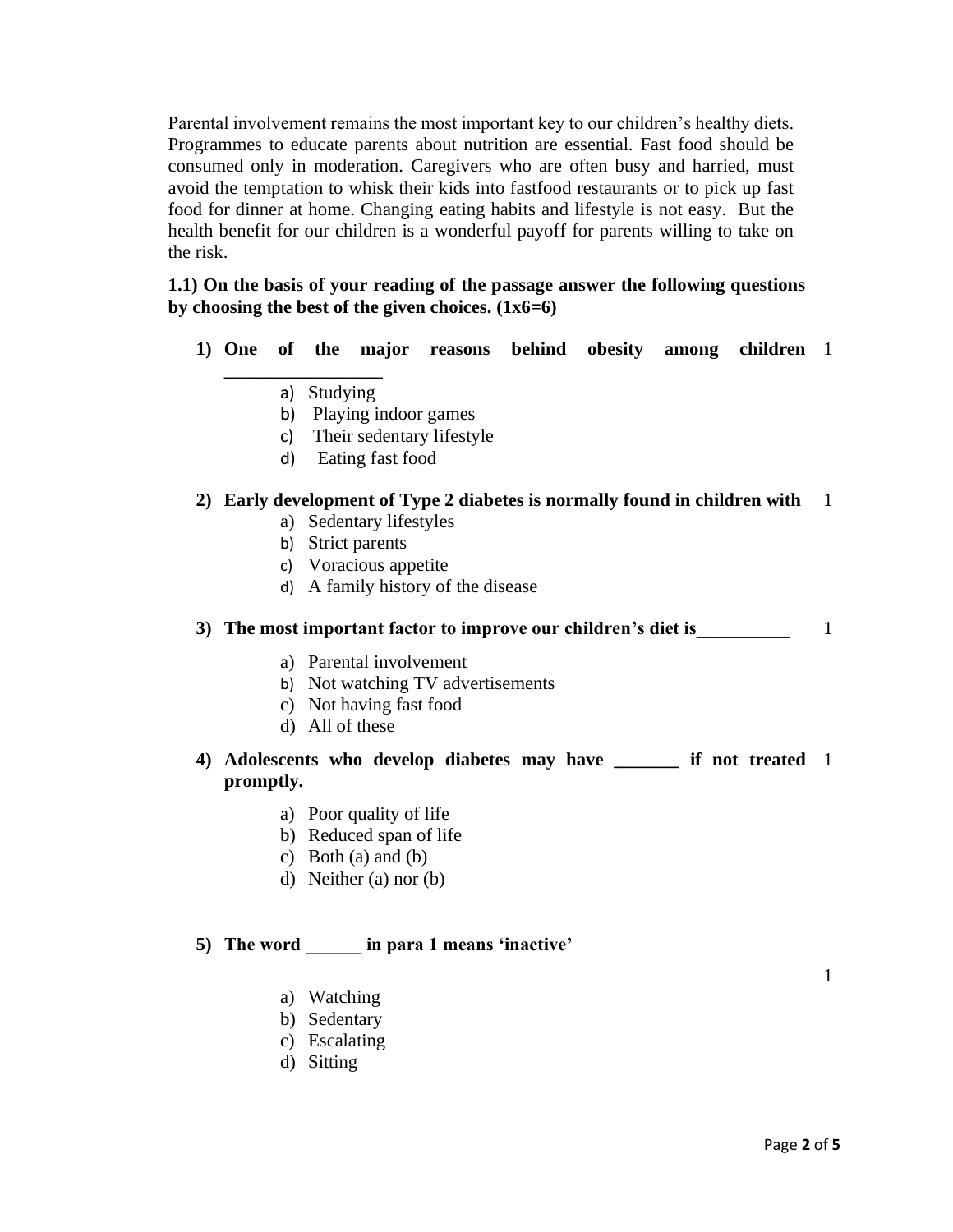#### **6) The word \_\_\_\_\_ in para 3 means 'poorer'** 1

- a) Untreated
- b) Shortened
- c) Meagre
- d) Diminished

#### **1.2) Answer the following Questions: (1x6=6)**

1) How advertisements are responsible for obesity associated medical 1 problems?

| 2) How does Diabetes affect adolescents?                            |  |
|---------------------------------------------------------------------|--|
| 3) Type 2 Diabetes can lead to _____?                               |  |
| 4) In order to keep children's weight in check, the parents need to |  |
| 5) 'Inundated' is the synonym of<br>in the second paragraph.        |  |
| in the last paragraph means 'within limits'.<br>6) The word         |  |
|                                                                     |  |

### **2**. **Read the poem carefully and answer the questions that follow:** 8

*The sun descending in the west, The evening star does shine; The birds are silent in their nest, And I must seek for mine. The moon, like a flower In heaven's high bower, With silent delight Sits and smiles on the night. Farewell, green fields and happy grove, Where flocks have took delight; Where lambs have nibbled, silent move The feet of angels bright; Unseen they pour blessing And joy without ceasing On each bud and blossom, And each sleeping bosom. They took in every thoughtless nest Where birds are covered warm; They visit caves of every beast, To keep them all from harm: If they see any weeping That should have been sleeping, They pour sleep on their head, And sit down by their bed.*

1) When does the evening star rise?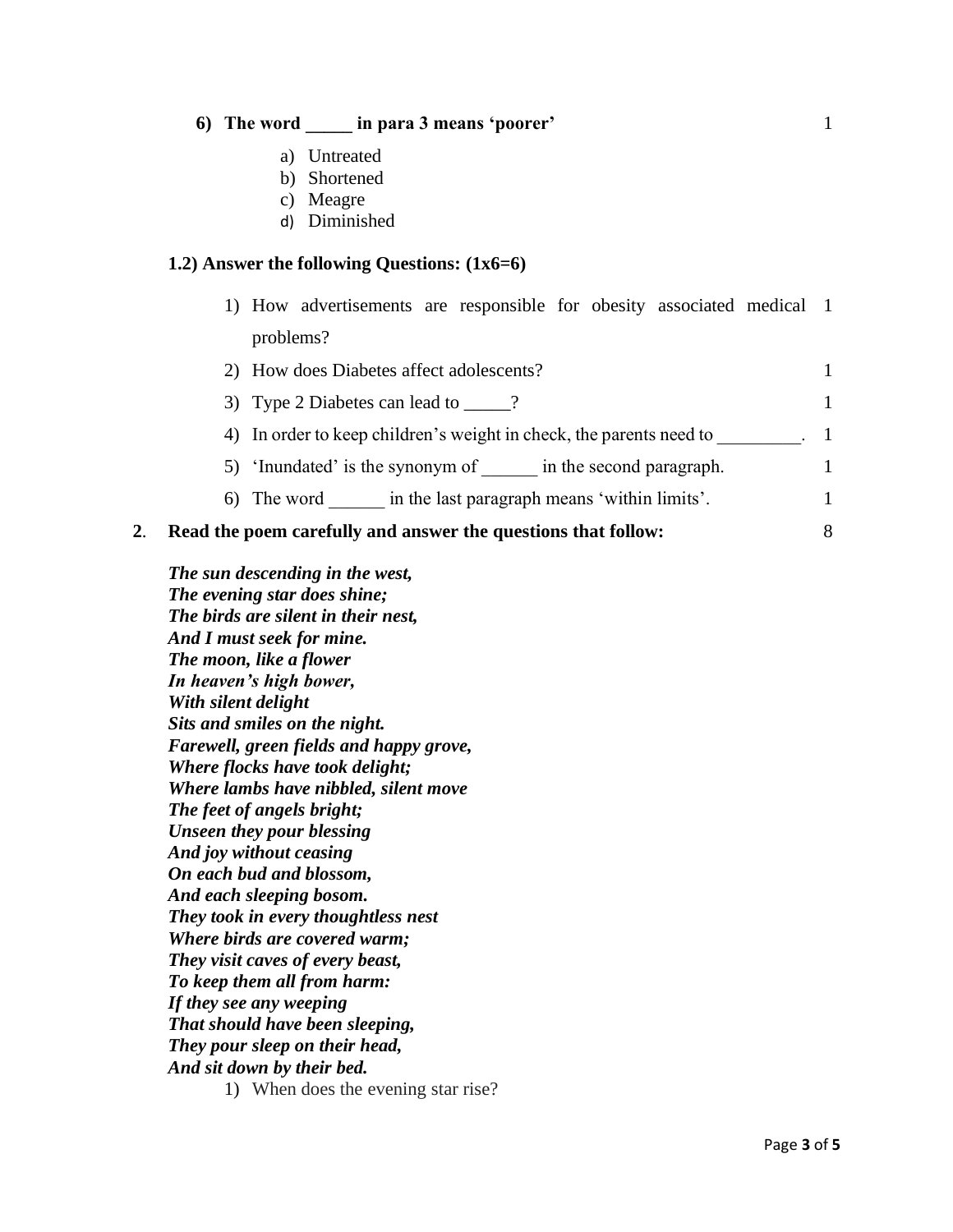- 2) What does 'bower' represent here?
- 3) What does the poet compare the moon with?
- 4) Why do the angels come down to earth?
- 5) Why are the bird's nest described as thoughtless?
- 6) What figure of speech is used in the line 'In heaven's high bower'?
- 7) Find word in the poem similar in meaning as 'crying'.
- 8) Find word in the poem similar in meaning as 'chewing slowly'.

### **Section – B Advanced Writing Skills (30 Marks)**

**3.** Your school is hosting an Inter-School Debate Competition. Write a notice in about 4 50 words informing the students about the program and advising them to go and enjoy it. You are Mohan/Mohini, Head Boy/Head Girl, Shantiniketan Indian School, Doha, Qatar.

### **OR**

You are Ratan/ Rani, General Manager of Hotel Green Park, Lucknow. You need a receptionist for your hotel. Draft an advertisement in not more than 50 words to be published in Hindustan Times Lucknow, calling for applications. Contact: 2758902.

**4.** The Literary Club of your school is putting up the play 'Waiting For Godot'. As Secretary of the Club, draft an invitation inviting the famous writer Ruskin Bond to be the guest of honour at the function. Write the invitation in not more than 50 words. You are Govind/ Gauri.

#### **OR**

You have received an invitation to be the judge for a literary competition in St. Ann's School. Send a reply in not more than 50 words, confirming your acceptance. You are Mr. Khatri/Ms. Khatri.

- **5**. Nowadays just about everyone owns a cellphone but most of the users do not follow even the basic rules of cellphone conduct. They are seen speaking loudly, taking a phone call in the middle of a meeting or even at a funeral etc. Write a speech in 150- 200 words to be delivered in the assembly of your school to appraise the fellow students of cellphone etiquette. 10
- **6.** In many parts of our country girls are still discouraged from going to school. Consequently, a sizeable section of the population is deprived of education. Schemes like Sarva Shiksha Abhiyan, CBSE scholarship to the single girl child and the Government's policy of giving free education to girls have come as a boon to our society. Write an article in 150-200 words on the education of the girl child in the country. 10

#### **OR**

Advertisements have become a big business. They are promoted by celebrities drawn from various fields like films, sports, etc., leaving their influence on all people specially the young. Write an article in 150-200 words on 'The Impact of Advertisement on the younger generation'.

6